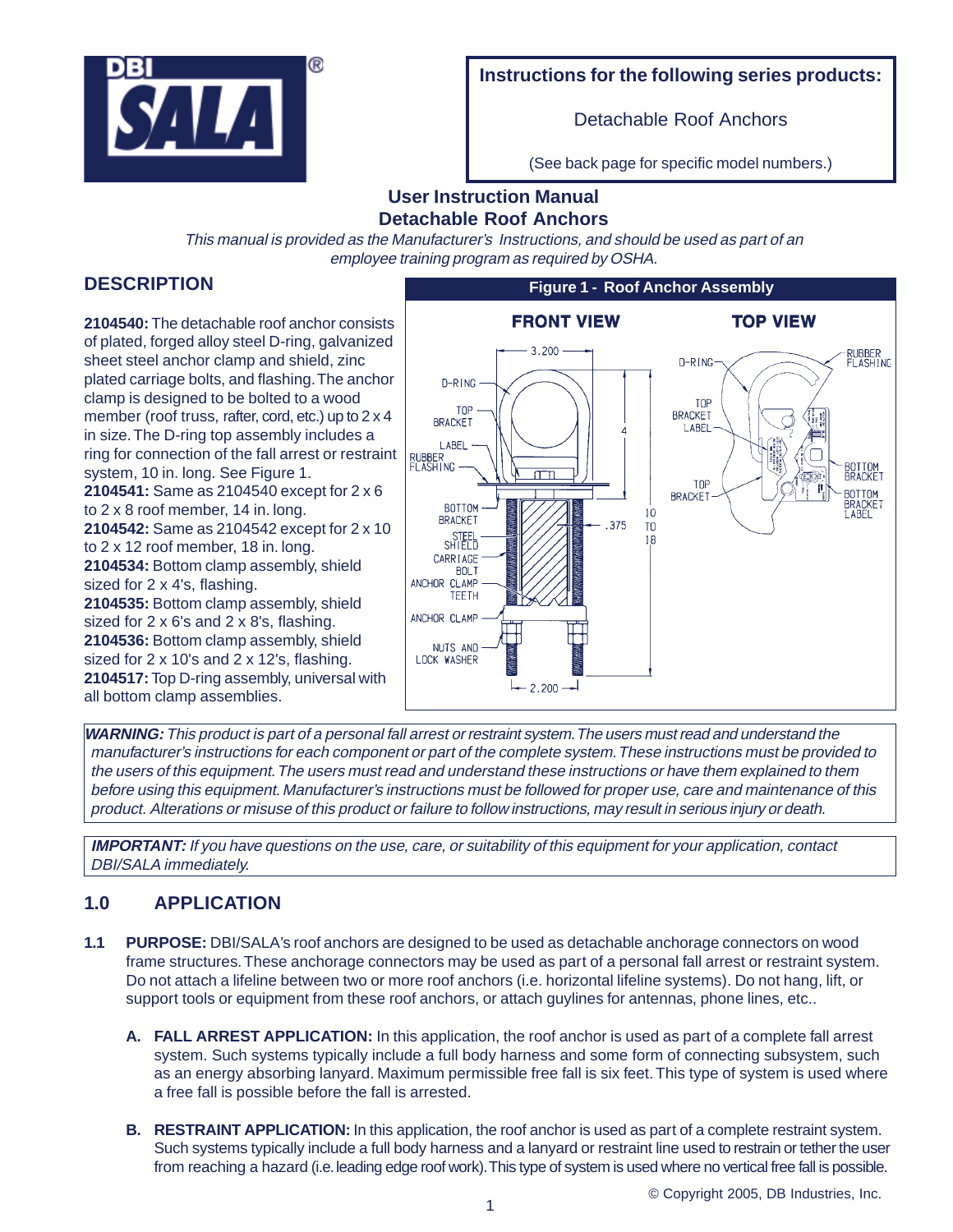- **1.2 LIMITATIONS:** The following application limitations must be recognized and considered before using this product:
	- **A. ROOF STRUCTURE:** These anchorage connectors are intended to be installed on 2 x 4 to 2 x 12 wood members (roof truss, rafter, cord, etc..). The roof structure must be capable of meeting the anchorage strength requirements as set forth in section 2.4. Consult DBI/SALA before using these roof anchors on any other roof materials (including steel).
	- **B. CAPACITY:** These anchorage connectors are designed for use by persons with a combined weight (person, clothing, tools, etc..) of no more than 310 lbs. Only one personal protective system may be connected to the anchorage connector at any time.
	- **C. PERSONAL FALL ARREST SYSTEM:** PFAS's selected for use with these roof anchors must meet the system performance and other criteria as stated in section 3.0.
	- **D. FREE FALL:** Personal fall arrest systems used with these roof anchors must be rigged in such a way as to limit the free fall to a maximum of six feet (reference ANSI Z359.1). See associated connecting subsystem manufacturer's instructions for further information.
	- **E. FALL CLEARANCE**: Make certain that enough clearance exists in your fall path to prevent striking an object. The amount of clearance needed is upon the type of connecting subsystem used (energy absorbing lanyard, self retracting lifeline, ect.), and the anchorage location. Refer to manufacturer's instructions of the connecting subsystem or component for more information on fall clearance.
	- **F. RESTRAINT SYSTEMS:** Restraint systems selected for use with these roof anchors must meet the requirements given in section 3.0.
	- **G. CORROSION:** Use near sea water or other corrosive environments may require more frequent inspections or servicing (replacement) to assure corrosion damage is not affecting the performance of the product.
	- **H. CHEMICAL HAZARDS:** Solutions containing acids, alkali, or other caustic chemicals, especially at elevated temperatures, may cause damage to this equipment. Consult DBI/SALA if doubt exists concerning installing this equipment where chemical hazards are present.
	- **I. ELECTRICAL HAZARDS:** Do not install roof anchors where they or the user may come into contact with electrical power lines.
	- **J. TRAINING:** This equipment is intended to be installed and used by persons who have been properly trained on its correct application.
- **1.3** Refer to national consensus (including ANSI Z359.1), applicable local, state, and federal (OSHA) requirements governing this equipment for more information on anchorage connectors, and associated system components.

# **2.0 SYSTEM REQUIREMENTS**

- **2.1 COMPATIBILITY OF COMPONENTS:** DBI/SALA equipment is designed for use with DBI/SALA approved components and subsystems only. Substitutions or replacements made with non-approved components or subsystems may jeopardize compatibility of equipment and may affect the safety and reliability of the complete system.
- 2.2 COMPATIBILITY OF CONNECTORS: Connectors are considered to be compatible with connecting elements when they have been designed to work together in such a way that their sizes and shapes do not cause their gate mechanisms to inadvertently open regardless of how they become oriented. Contact DBI/SALA if you have any questions about compatibility.

Connectors (hooks, carabiners, and D-rings) must be capable of supporting at least 5,000 lbs. (22.2kN). Connectors must be compatible with the anchorage or other system components. Do not use equipment that is not compatible. Non-compatible connectors may unintentionally disengage. See Figure 2. Connectors must be compatible in size, shape, and strength. Self locking snap hooks and carabiners are required by ANSI Z359.1 and OSHA, and in Canada, by CSA Z259.12.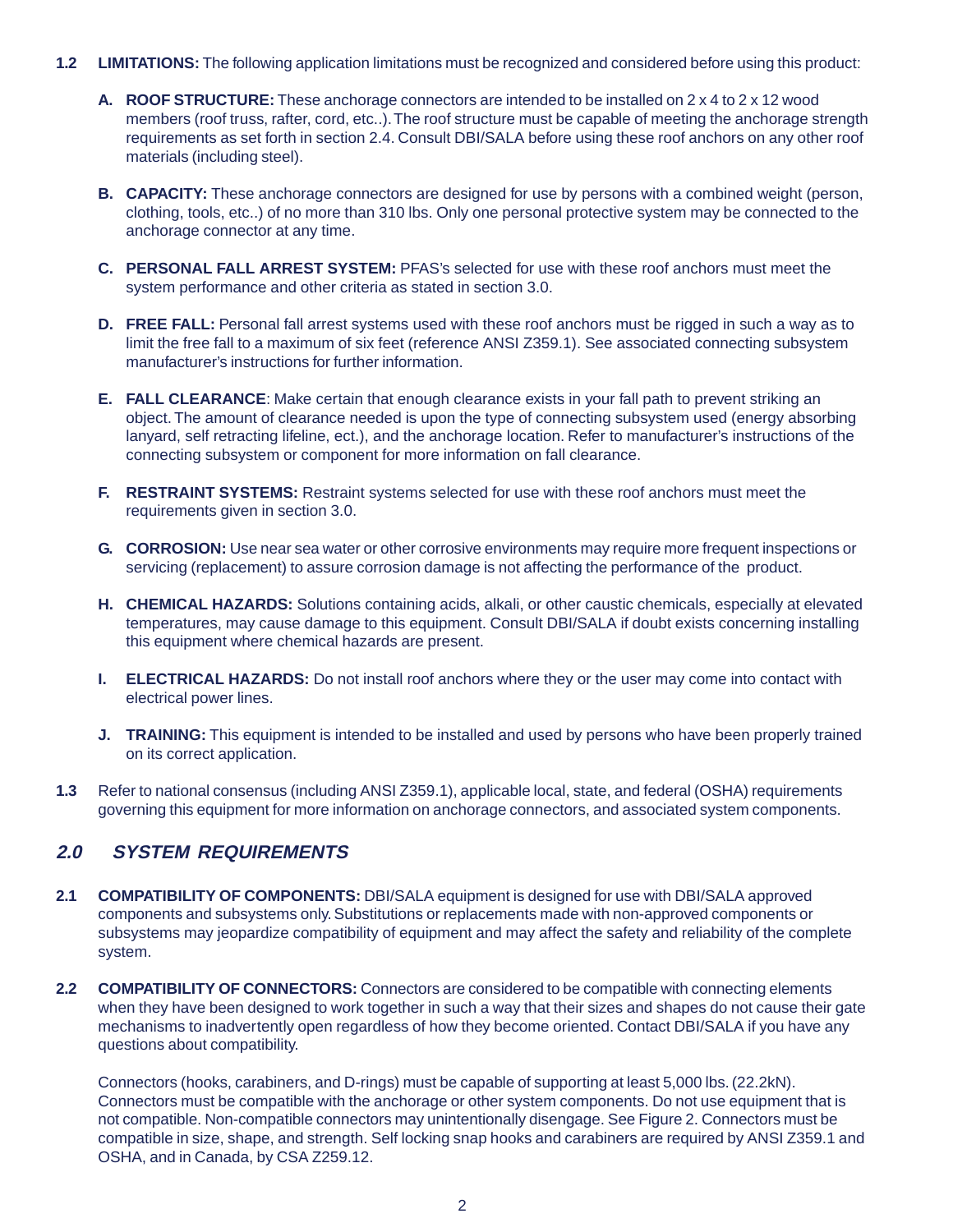### **Figure 2 - Unintentional Disengagement (Roll-out)**

If the connecting element that a snap hook (shown) or carabiner attaches to is undersized or irregular in shape, a situation could occur where the connecting element applies a force to the gate of the snap hook or carabiner. This force may cause the gate (of either a self-locking or a non-locking snap hook) to open, allowing the snap hook or carabiner to disengage from the connecting point.



**2.3 MAKING CONNECTIONS:** Only use self-locking snap hooks and carabiners with this equipment. Only use connectors that are suitable to each application. Ensure all connections are compatible in size, shape and strength. Do not use equipment that is not compatible. Ensure all connectors are fully closed and locked.

DBI/SALA connectors (snap hooks and carabiners) are designed to be used only as specified in each product's user's instructions. See Figure 3 for inappropriate connections. DBI/SALA snap hooks and carabiners should not be connected:

- **A.** To a D-ring to which another connector is attached.
- **B.** In a manner that would result in a load on the gate.

**NOTE:** Large throat opening snap hooks should not be connected to standard size D-rings or similar objects which will result in a load on the gate if the hook or D-ring twists or rotates. Large throat snap hooks are designed for use on fixed structural elements such as rebar or cross members that are not shaped in a way that can capture the gate of the hook.



- **C.** In a false engagement, where features that protrude from the snap hook or carabiner catch on the anchor and without visual confirmation seems to be fully engaged to the anchor point.
- **D.** To each other.
- **E.** Directly to webbing or rope lanyard or tie-back (unless the manufacturer's instructions for both the lanyard and connector specifically allow such a connection).
- **F.** To any object which is shaped or dimensioned such that the snap hook or carabiner will not close and lock, or that roll-out could occur.
- **2.4 ANCHORAGE STRENGTH:** The anchorage to which the roof anchor is installed must meet minimum strengths as given below for the applications selected: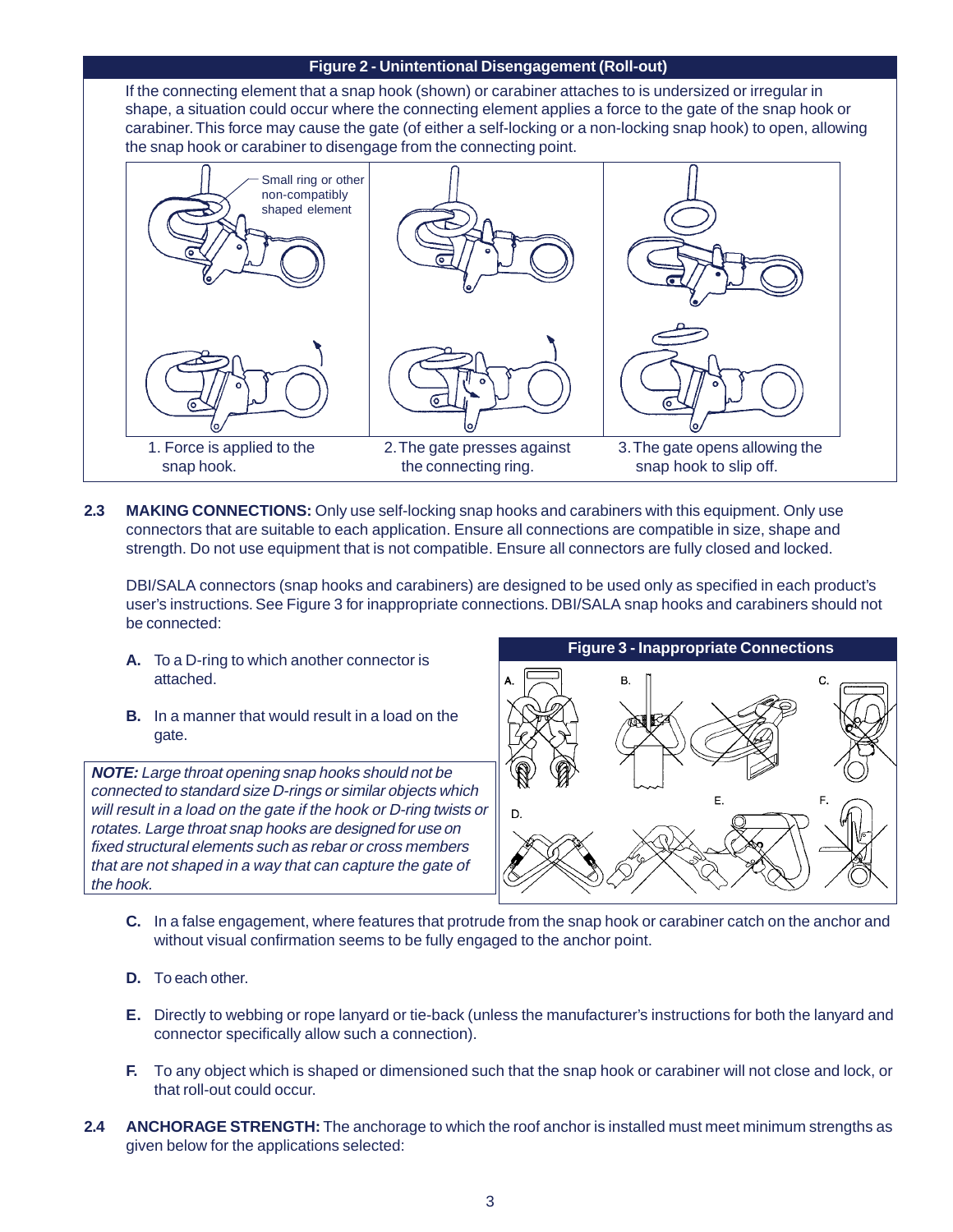**FALL ARREST:** per ANSI Z359.1 - Anchorages selected for personal fall arrest systems (PFAS) shall have a strength capable of sustaining static loads in the direction(s) permitted by the PFAS when in use of at least (A) 3,600 lbs. (16 kN) when certification exists (reference ANSI Z359.1 for certification definition); or (B) 5,000 lbs. (22.2 kN) in absence of certification. When more than one PFAS is attached to an anchorage, the anchorage strength set forth in (A) or (B) above shall be multiplied by the number of PFAS attached to the anchorage.

Per OSHA 1926.500 and 1910.66 - Anchorages used for attachment of personal fall arrest systems (PFAS) shall be independent of any anchorage being used to support or suspend platforms and capable of supporting at least 5,000 lbs. (22.2 kN) per use attached, or be designed, installed, and used as part of a complete PFAS which maintains a safety factor of at least two and is in the supervision of a qualified person.

**RESTRAINT:** Roof anchors installed for restraint applications must be attached to a roof member capable of sustaining a static load of at least 3,000 lbs. applied in any direction permitted by the restraint system when in use. Each roof anchor installation must independently be capable of sustaining this load.

# **3.0 OPERATION AND USE**

**WARNING:** Do not alter or intentionally misuse this equipment. Consult with DBI/SALA if using this equipment with components or subsystems other than those described in this manual. Some subsystem and component combinations may interfere with the operation of this equipment.

**WARNING:** Do not use this system if you are unable to tolerate the impact of a fall arrest. Age and fitness can seriously affect your ability to withstand a fall. Pregnant women and minors must not use this equipment.

- **3.1 BEFORE EACH USE** of this equipment, carefully inspect it to assure it is in serviceable condition. Check for worn or damaged parts. Ensure the roof anchor is secure and not distorted. Inspect for sharp edges, burrs, cracks, or corrosion. Inspect other fall arrest or restraint equipment in accordance with manufacturer's instructions. Refer to section 5.0 for further inspection details. Do not use if inspection reveals an unsafe condition.
- **3.2 PLAN** your fall protection system before starting your work. Take into consider all factors affecting your safety at any time during use. The following list gives some important points to consider when planning your system:
	- **A. ANCHORAGE:** Select an anchorage point that is rigid and capable of supporting the required loads. See section 2.4. Locate roof anchor in accordance with section 3.3.
	- **B. FREE FALL:** Personal fall arrest systems must be rigged to limit any free fall to a maximum of 6 feet (OSHA and ANSI Z359.1). Restraint systems must be rigged such that no vertical free fall is possible. Avoid working above your anchorage level since an increased free fall distance will result.
	- **C. PERSONAL FALL ARREST SYSTEM REQUIREMENT:** PFAS's used with these roof anchors must meet applicable OSHA, state, federal, and ANSI requirements. PFAS's incorporating a full body harness must be capable of arresting a workers fall with maximum arresting force of no greater than 1,800 lbs. and limit the free fall distance to 6 feet or less. The deceleration distance for a PFAS must be 42 inches (1.1 m) or less. Reference ANSI Z359.1, and OSHA requirements.
	- **D. RESTRAINT SYSTEMS:** Restraint systems must meet applicable state and federal requirements.
	- **E. FALL CLEARANCE:** Should a fall occur, there must be sufficient clearance in the fall area to arrest the fall before striking the ground or other objects. The actual clearance required is dependent upon the type of fall arrester connecting subsystem used (energy absorbing lanyard, self retracting lifeline, ect.). Refer to manufacturer's instructions for fall clearance information.
	- **F. SWING FALLS:** Swing falls occur when the anchor is not directly above the point where a fall occurs. The force if striking an object while swinging can be great and cause serious injury. Minimize swing falls by working as directly below the anchorage as possible. It is acceptable to captivate a lifeline to an anchorage close to the work area with a carabiner, see Figure 4. Do not captivate the lifeline of a self retracting lifeline, it may affect the performance of its internal braking.
	- **G. SHARP EDGES:** Avoid working where the connecting subsystem (i.e. shock absorbing lanyard, self retracting lifeline, full body harness, ect.) or other components will be in contact with, or abrade against, unprotected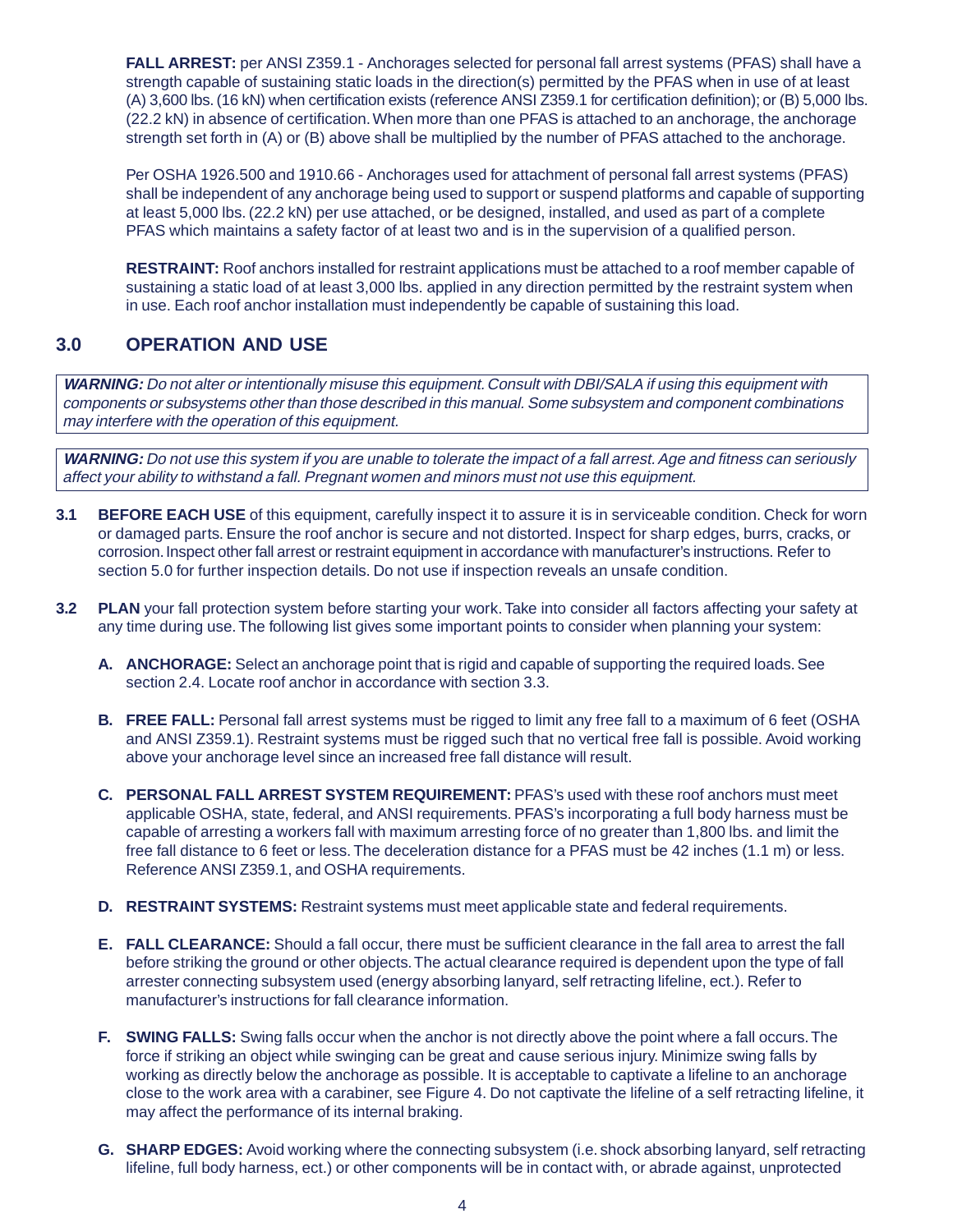

sharp edges. Do not loop lanyard around small diameter structural members. If working with equipment near sharp edges is unavoidable, protection against cutting must be provided by using a heavy pad or other means over the exposed sharp edge.

- **H. RESCUE:** Should a fall occur, the user (employer) must have a rescue plan and the means at hand to implement it.
- **I.** AFTER A FALL Any equipment which has been subjected to the force of arresting a fall must be removed from service immediately and destroyed, or contact a factory authorized service center for repair.

## **3.3 INSTALLATION REQUIREMENTS**

- **A. ROOF ANCHOR SITE PLAN:** Before starting the roof construction, a plan should be established as to where the roof anchors will be installed, and when during the construction process they may be used. See Figure 5. The following are guidelines on locating roof anchors:
	- Roof anchors must be located at least 12 inches below the roof peak (measure along the roof surface) and at

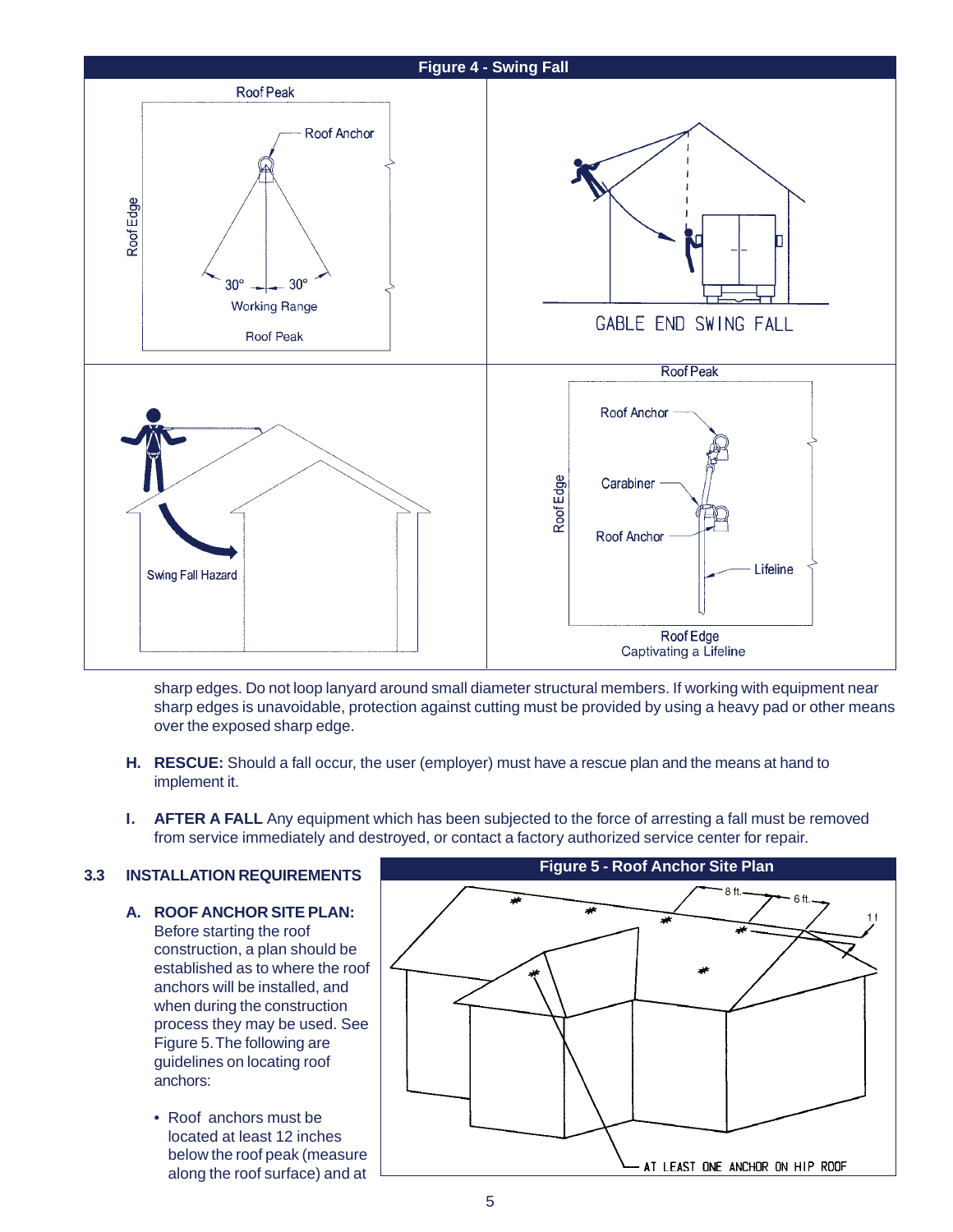least 6 feet from any exposed roof edge. On very small roof areas, locate the roof anchor as far from the roof edge as possible.

- Do not install roof anchors on unsupported roof structures, such as eaves or gable overhangs. Do not install roof anchors on facia boards.
- Roof anchors should be installed at 8 foot spacings along roof ridge. Hip roof anchor on each hip face.
- On long, low pitched roofs, multiple roof anchors should be installed along gable ends (6 feet from edge) to reduce swing fall hazards.
- **B. ROOF FRAMING:** Roof framing members to which the roof anchors are attached must be in good condition. Members must be free of splits, crakes, large knots, or defects that may weaken the member. Roof anchors must be located at least 6 in. away from any knots that exceed 1 inch in diameter. Figure 6 shows what the entire anchor would look like installed. The roof framing structure must be capable of withstanding the loads given in section 2.4.
- **C. ROOF ANCHOR INSTALLATION:** Roof anchors must be installed in accordance with the previously discussed site plan. Site work rules must be followed regarding when an installed roof anchor is ready for



use (i.e. after sheathing is in place). Do not use the detachable roof anchor until the sheathing is in place.

• Roof preparation: If sheathing has not been nailed down to the roof rafters, cut a 3-7/8 in. x 3-1/2 in. hole in the sheathing (centered over a rafter or truss) in the desired roof anchor locations. It will be necessary to have access to the underside of the sheathing to install anchor. If roof is already shingled, remove the roof covering (shingles) in area where the roof anchor is to be installed. Cut an opening 3-7/8 in. x 3-1/2 in. to allow the steel shield and roof anchor to be installed. See Figure 7. Use caution when cutting near roof members so its not damaged.

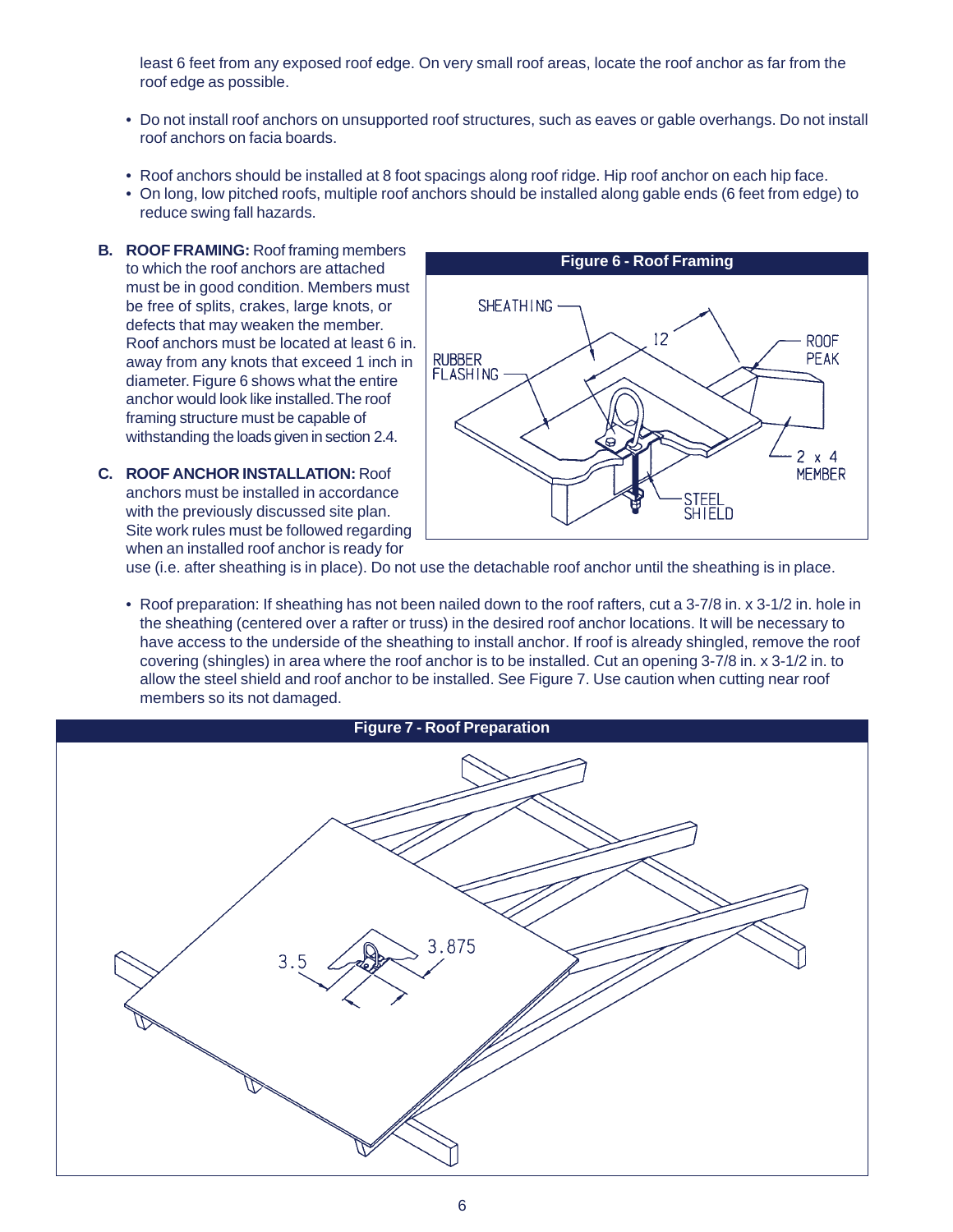- To attach the roof anchor to the member: Install the steel shield onto the roof member. Slide the carriage bolts (legs) over the roof member so that the upper portion of the bottom bracket contacts the steel shield From the underside of the sheathing, install the anchor clamp, nuts, and lock washers (two nuts and one lock washer on each carriage bolt leg, see Figure 1). Position the anchor perpendicular to the top face of the roof member and tighten the nuts. Continue tightening until the teeth in the anchor clamp are fully embedded into the member. When work at the site is finished, the top D-ring assembly of the roof anchor may be detached from the bottom clamp assembly. The bottom clamp assembly may remain installed so the top D-ring assembly can be temporarily reattached at a later date. The top D-ring assembly is not designed to remain installed onto the bottom clamp assembly as a permanent roof anchor because the top D-ring assembly may prevent the finish roofing materials from creating a proper seal.
- To install flashing: Caulk the area of the sheathing in which the flashing will be applied. Place the rubber flashing over the bottom bracket making sure to line up the holes in the flashing with those on the bottom bracket. Caulk around hole openings in flashing and continue with installation of top D-ring assembly. To prevent water leakage through the roof during construction, install flashing appropriate for the finish roofing material (i.e. shingles).
- To install top D-ring assembly to bottom clamp assembly: Place the top bracket and D-ring on top of the rubber flashing and match up with the holes in the bottom bracket. Screw the top bracket to the bottom bracket using the two supplied bolts. **Use only bolts supplied with the roof anchor, do not use replacement bolts that are not supplied either with the roof anchor or by DBI/SALA for the anchor, it may weaken the strength of the roof anchor.** There are two self clinching nuts underneath the bottom clamp plate that will draw the top D-ring assembly and the bottom clamp assembly tightly together.

**WARNING:** Read and follow manufacturer's instructions for associated equipment (i.e. full body harness, shock absorbing lanyard, self retracting lifeline, ect.) used in your personal fall arrest system.

**IMPORTANT:** For special (Custom) versions of this product, follow the instruction herein. If enclosed, see attached supplement for additional instructions to be followed when using a customized product.

- **3.4 MAKING CONNECTIONS**: When using a hook to make a connection, be certain accidental disengagement (rollout) cannot occur. Roll-out occurs when interference between a hook and the mating connector causes the hook's gate keeper to accidentally open and release. Self locking snap hooks or self locking and self closing gate carabiners must be used to reduce the possibility of roll-out when making connections. Do not use hooks or connectors that will not completely close over the attachment object. Do not use non-locking snap hooks. Always follow the manufacturer's instructions supplied with each system component. See Figure 8.
- **3.5 CONNECTING TO ROOF ANCHOR:** Connection to the installed roof anchor may be made using a self locking snap hook or self locking and self closing carabiner only. Do not use a knot to connect a lifeline to the roof anchor. Do not pass a lanyard or lifeline through the roof anchor D-ring and hook back into lanyard or lifeline. When connecting, make sure connections are fully closed and locked. Figure 8 illustrates proper connection of typical fall arrest or restraint equipment to the roof anchor. When using an energy absorbing lanyard, connect the absorber "pack" end to the harness. When using a self retracting lifeline, make sure device is properly positioned so that retraction is not hindered. Always protect lifeline / lanyard from abrading against sharp or abrasive surfaces on the roof. Make sure all connections are compatible in size, shape, and strength. Never connect more than one personal protective system to any single roof anchor at a time.

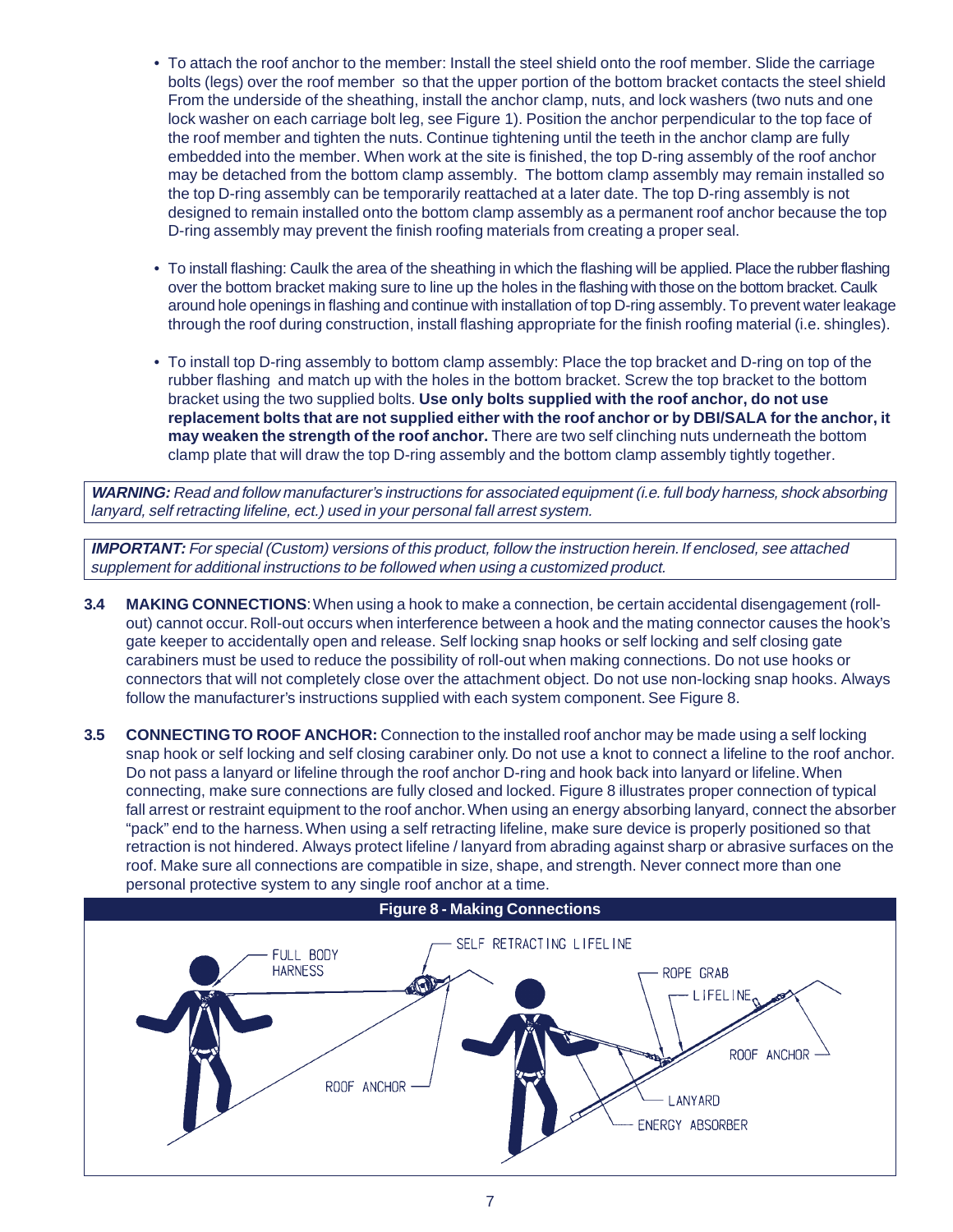## **4.0 TRAINING**

**4.1 TRAINING:** The user and the user's employer, must be trained in the correct use and care of this equipment. Both parties must be aware of the operating characteristics, application limits, and consequences of improper use of this equipment.

**IMPORTANT:** Training must be conducted without exposing the trainee to a fall hazard. Training should be repeated on a periodic basis.

## **5.0 INSPECTION**

**5.1 FREQUENCY:** Before each use, visually inspect per steps listed in section 5.2 and 5.3.

**IMPORTANT:** If this equipment has been subjected to forces resulting from the arrest of a fall, it must be immediately removed from service and destroyed or returned to DBI/SALA for possible repair. See section 5.2.

#### **5.2 INSPECTION STEPS:**

- **STEP 1.** Inspect the Roof Anchor for physical damage. Look carefully for any signs of cracks, dents, or deformities in the metal. Check for bending, the roof anchor should be perpendicular to the roof surface.
- **STEP 2.** Inspect the Roof Anchor for signs of excessive corrosion.
- **STEP 3.** Ensure the condition of the roof anchor will support the Roof Anchor loads, see section 2.3. An anchor connected to rotten or deteriorated wood should not be used.
- **STEP 4:** Ensure the Roof Anchor is still securely attached. If loose, tighten anchor clamp as described in section 3.3.
- **STEP 5:** Inspect each system component or subsystem per associated manufacturer's instructions.
- **STEP 6:** Record the inspection date and results on the inspection log. See section 9.0.
- **5.3** If inspection reveals a defective condition, remove unit from service immediately and destroy, or contact a factory authorized service center for repair.

**NOTE:** Only DBI/SALA or parties authorized in writing may make repairs to this equipment.

## **6.0 MAINTENANCE, SERVICE, AND STORAGE**

- **6.1** No scheduled maintenance is required. If you have any questions concerning the condition of your Roof Anchor, or have any doubt about putting it into service, contact DBI/SALA immediately.
- **6.2** Additional maintenance and servicing procedures (i.e. replacement parts) must be completed by a factory authorized service center. Authorization must be in writing.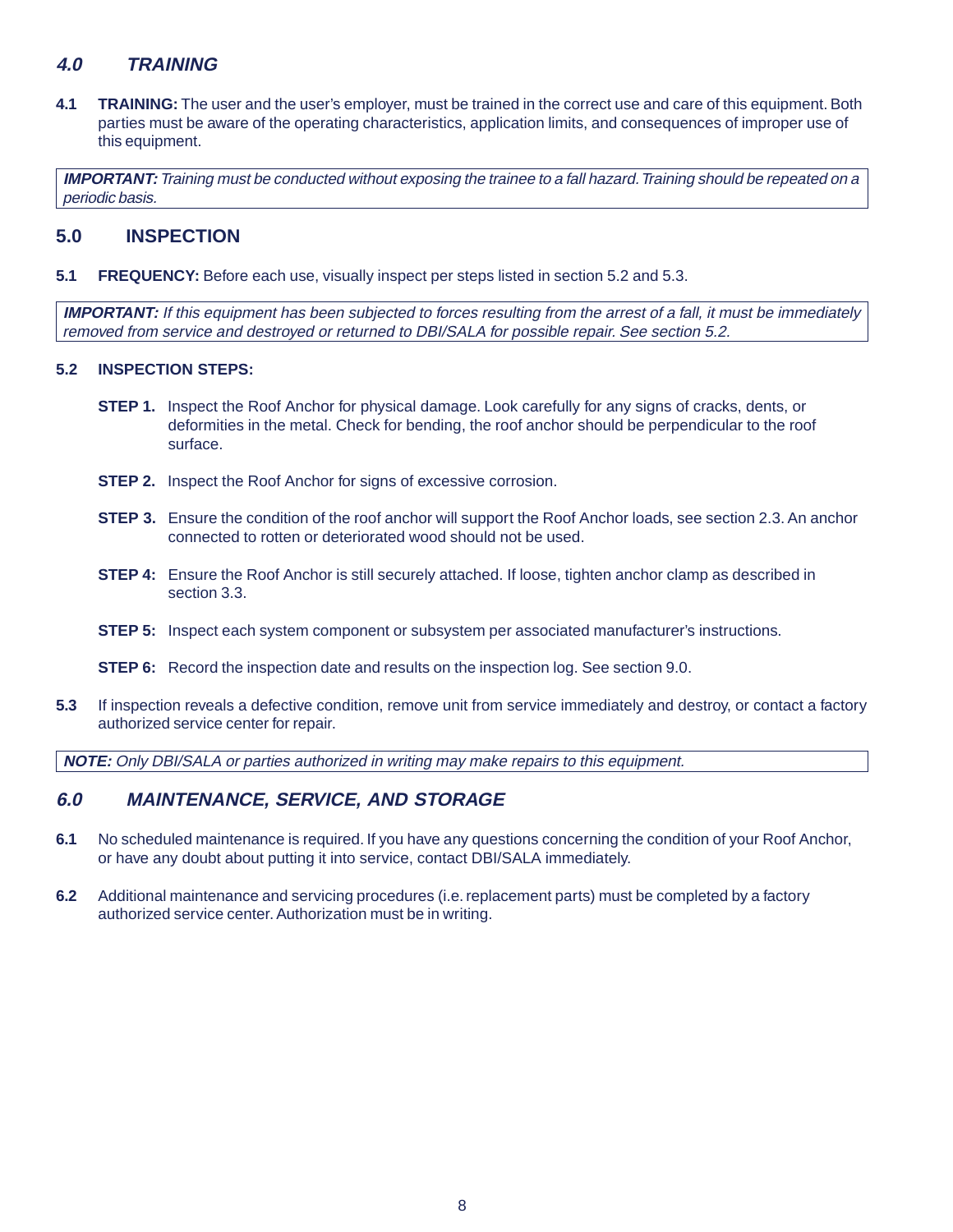## **7.0 SPECIFICATIONS**

**MATERIALS**: D-ring: Cadmium plated forged alloy steel; Shield and clamp: galvanized sheet steel; carriage bolts: zinc plated steel; Flashing - 10 in. x 10 in. EPDM rubber.

**STATIC LOAD CAPACITY:** 5,000 lbs. along rafter, 3,600 lbs. within 30° of rafter's centerline.

**WEIGHT:** 2104540 = 2.0 lbs.; 2104541 = 2.25 lbs.; 2104542 = 2.5 lbs.; 2104517 = .60 lbs.; 2104534 = 1.4 lbs.;  $2104535 = 1.65$  lbs.;  $2104536 = 1.9$  lbs.

**SIZE:** 2104540 = 3.625 in. x 3.2 in. x 9.75 in.; 2104541 = 3.625 in. x 3.2 in. x 13.75 in.; 2104542 = 3.265 in. x 3.2 in. x 17.75 in.

**CAPACITY:** 310 lbs. (one person)

## **8.0 LABELING**

**8.1** These labels should be securely attached to the roof anchor and fully legible.





| <b>A WARNING</b>               |  |  |  |  |
|--------------------------------|--|--|--|--|
| THIS SIDE DOWN. DO             |  |  |  |  |
| <b>NOT ATTACH D-RING</b>       |  |  |  |  |
| <b>TO THIS SIDE.</b> $9507611$ |  |  |  |  |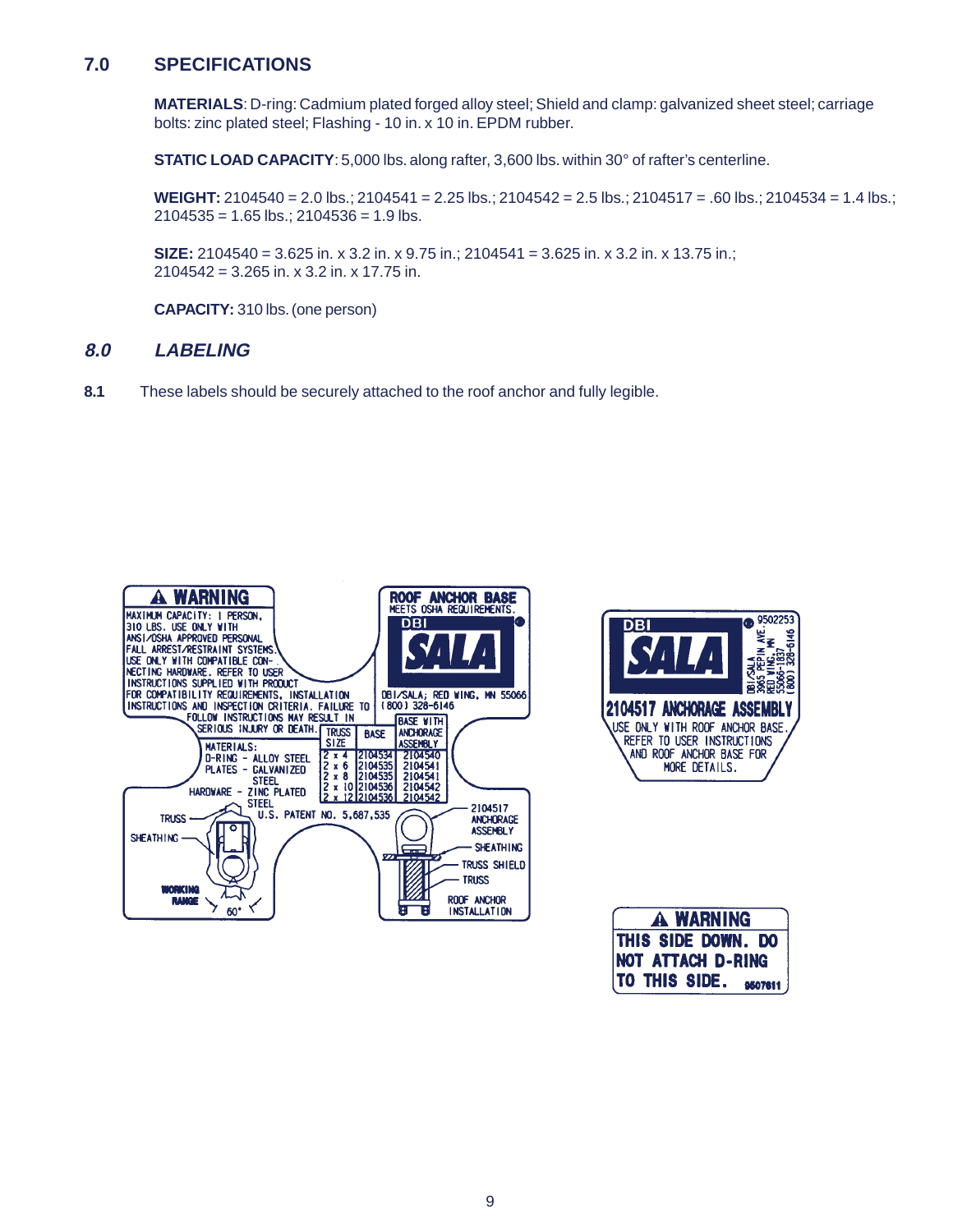# **9.0 INSPECTION AND MAINTENANCE LOG**

**DATE OF MANUFACTURE: \_\_\_\_\_\_\_\_\_\_\_\_\_\_\_\_\_\_\_\_\_\_\_\_\_\_\_\_\_\_\_\_\_\_\_\_\_\_\_\_\_\_\_\_\_\_\_\_\_\_\_\_\_\_\_\_\_\_\_\_\_\_\_\_\_\_\_\_\_\_\_**

## **MODEL NUMBER: \_\_\_\_\_\_\_\_\_\_\_\_\_\_\_\_\_\_\_\_\_\_\_\_\_\_\_\_\_\_\_\_\_\_\_\_\_\_\_\_\_\_\_\_\_\_\_\_\_\_\_\_\_\_\_\_\_\_\_\_\_\_\_\_\_\_\_\_\_\_\_\_\_\_\_\_\_\_**

## **DATE PURCHASED: \_\_\_\_\_\_\_\_\_\_\_\_\_\_\_\_\_\_\_\_\_\_\_\_\_\_\_\_\_\_\_\_\_\_\_**\_\_\_\_\_\_\_\_\_\_\_\_\_\_\_\_\_\_\_\_\_\_\_\_\_\_\_\_\_\_\_\_\_\_\_\_\_\_\_\_\_\_\_\_\_

| <b>INSPECTION DATE</b> | <b>INSPECTION ITEMS</b><br><b>NOTED</b> | <b>CORRECTIVE ACTION</b> | <b>MAINTENANCE</b><br>PERFORMED |
|------------------------|-----------------------------------------|--------------------------|---------------------------------|
|                        |                                         |                          |                                 |
| Approved By:           |                                         |                          |                                 |
|                        |                                         |                          |                                 |
| Approved By:           |                                         |                          |                                 |
|                        |                                         |                          |                                 |
| Approved By:           |                                         |                          |                                 |
|                        |                                         |                          |                                 |
| Approved By:           |                                         |                          |                                 |
|                        |                                         |                          |                                 |
| Approved By:           |                                         |                          |                                 |
| Approved By:           |                                         |                          |                                 |
|                        |                                         |                          |                                 |
| Approved By:           |                                         |                          |                                 |
|                        |                                         |                          |                                 |
| Approved By:           |                                         |                          |                                 |
|                        |                                         |                          |                                 |
| Approved By:           |                                         |                          |                                 |
|                        |                                         |                          |                                 |
| Approved By:           |                                         |                          |                                 |
|                        |                                         |                          |                                 |
| Approved By:           |                                         |                          |                                 |
|                        |                                         |                          |                                 |
| Approved By:           |                                         |                          |                                 |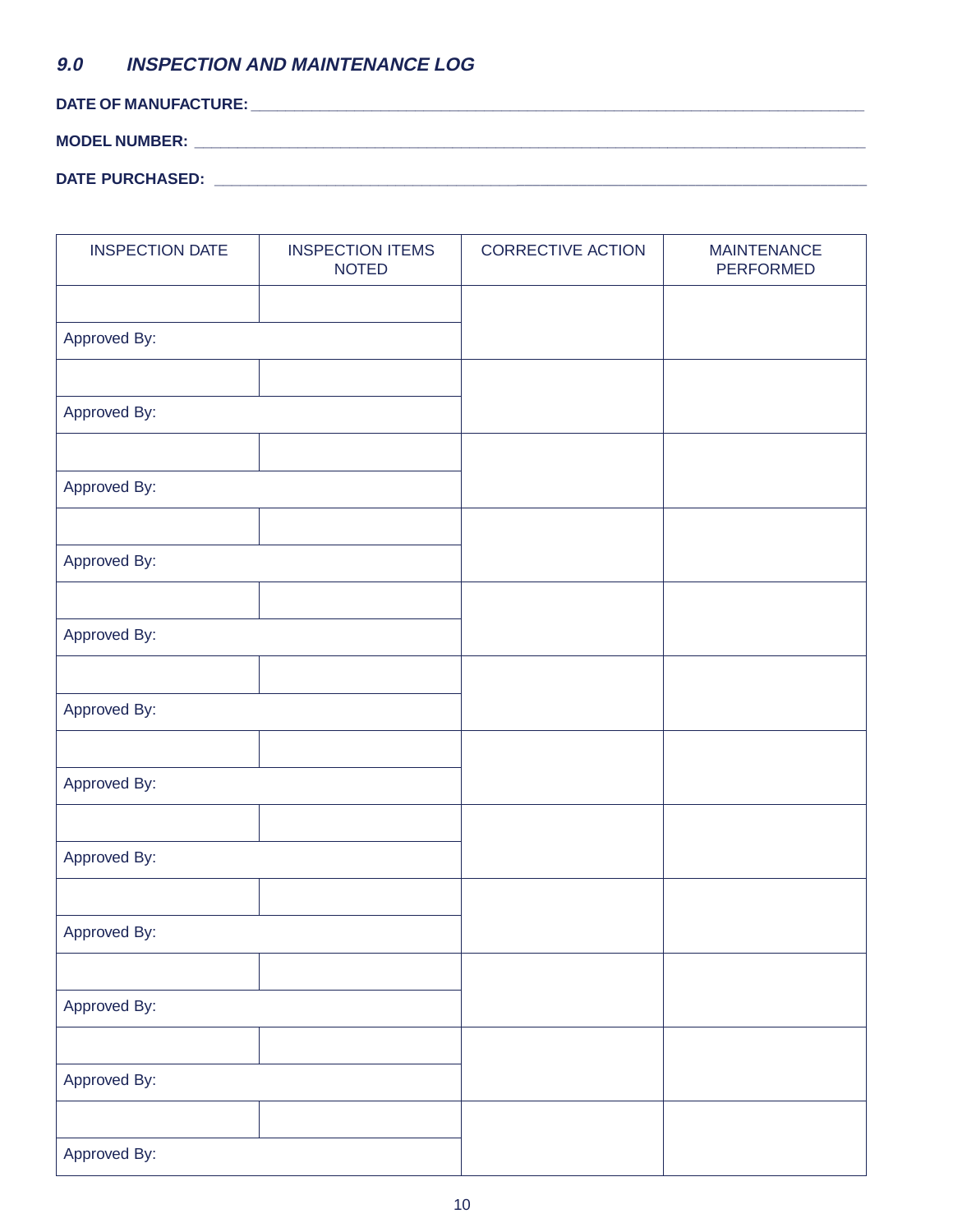# **9.0 INSPECTION AND MAINTENANCE LOG**

**DATE OF MANUFACTURE: \_\_\_\_\_\_\_\_\_\_\_\_\_\_\_\_\_\_\_\_\_\_\_\_\_\_\_\_\_\_\_\_\_\_\_\_\_\_\_\_\_\_\_\_\_\_\_\_\_\_\_\_\_\_\_\_\_\_\_\_\_\_\_\_\_\_\_\_\_\_\_**

**MODEL NUMBER: \_\_\_\_\_\_\_\_\_\_\_\_\_\_\_\_\_\_\_\_\_\_\_\_\_\_\_\_\_\_\_\_\_\_\_\_\_\_\_\_\_\_\_\_\_\_\_\_\_\_\_\_\_\_\_\_\_\_\_\_\_\_\_\_\_\_\_\_\_\_\_\_\_\_\_\_\_\_**

| <b>DATE PURCHASED:</b> |  |
|------------------------|--|
|------------------------|--|

| <b>INSPECTION DATE</b> | <b>INSPECTION ITEMS</b><br><b>NOTED</b> | <b>CORRECTIVE ACTION</b> | <b>MAINTENANCE</b><br><b>PERFORMED</b> |
|------------------------|-----------------------------------------|--------------------------|----------------------------------------|
|                        |                                         |                          |                                        |
| Approved By:           |                                         |                          |                                        |
|                        |                                         |                          |                                        |
| Approved By:           |                                         |                          |                                        |
|                        |                                         |                          |                                        |
| Approved By:           |                                         |                          |                                        |
|                        |                                         |                          |                                        |
| Approved By:           |                                         |                          |                                        |
|                        |                                         |                          |                                        |
| Approved By:           |                                         |                          |                                        |
|                        |                                         |                          |                                        |
| Approved By:           |                                         |                          |                                        |
|                        |                                         |                          |                                        |
| Approved By:           |                                         |                          |                                        |
|                        |                                         |                          |                                        |
| Approved By:           |                                         |                          |                                        |
|                        |                                         |                          |                                        |
| Approved By:           |                                         |                          |                                        |
|                        |                                         |                          |                                        |
| Approved By:           |                                         |                          |                                        |
|                        |                                         |                          |                                        |
| Approved By:           |                                         |                          |                                        |
|                        |                                         |                          |                                        |
| Approved By:           |                                         |                          |                                        |

<u> 1989 - Johann Stoff, deutscher Stoff, deutscher Stoff, der Stoff, der Stoff, der Stoff, der Stoff, der Stoff</u>